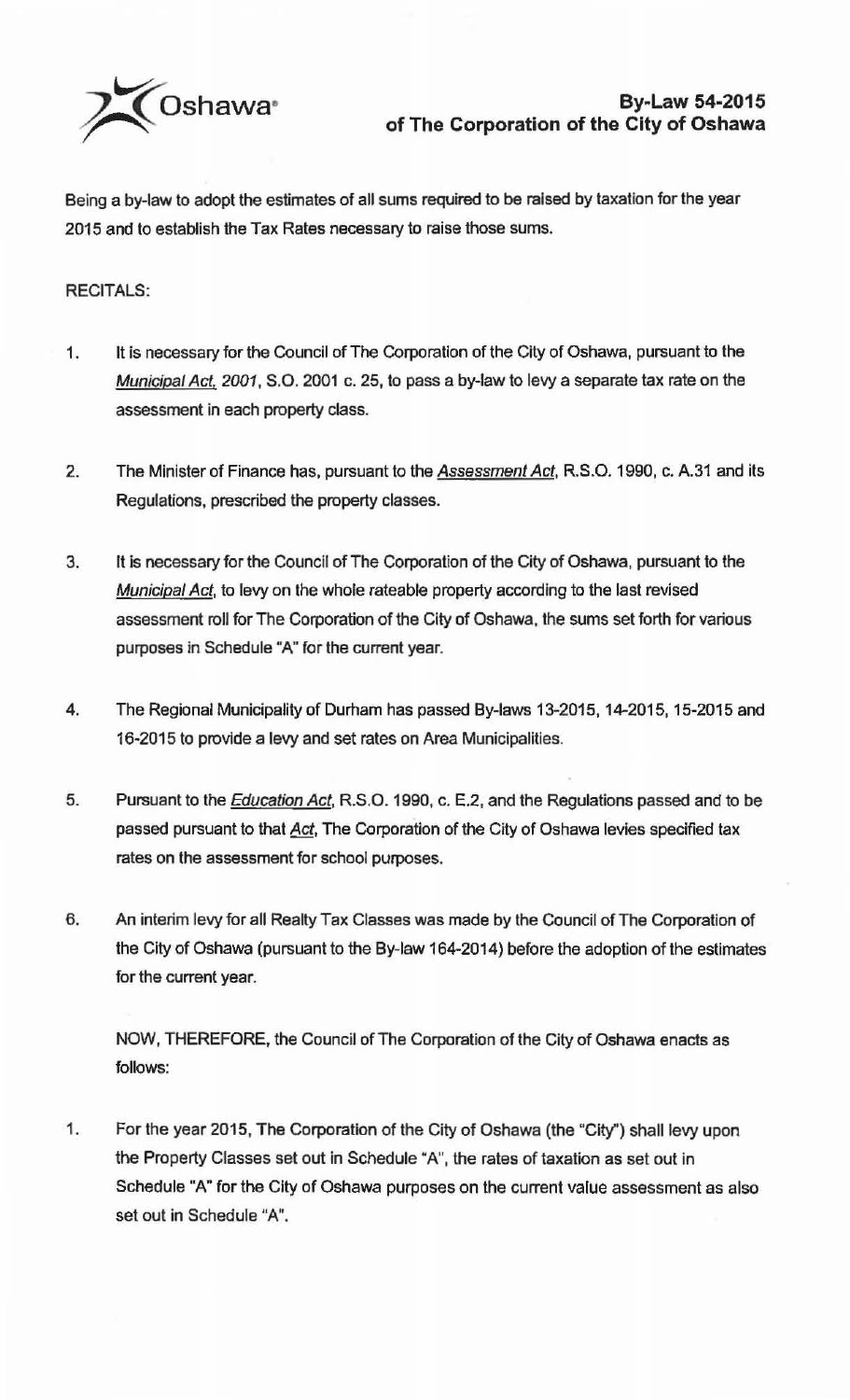- 2. The City shall also levy upon the Property Classes set out in Schedule "B" the rates of taxation prescribed by The Regional Municipality of Durham for its purposes, and the rates of taxation prescribed by the Province of Ontario for educational purposes.
- 3. The levy provided for in this By-law shall be reduced by the amount of the interim levy for 2015.
- 4. The payments and collection of taxes levied under this By-law against properties in the Uncapped Tax Classes shall be governed by By-law Number 89-73, as amended, except that for the year 2015, the 3rd installment referred to in Section 2(2) of By-law Number 89-73, as amended, shall be due and payable on June 30th, 2015 and the 4th installment shall be due and payable on September 3oth, 2015. For the purposes of this section, properties in the "Uncapped Tax Classes" are the properties that are assessed in the Realty Tax Classes designated by the letters "F", "P", "R" and "T' in the column headed ·Realty Tax Class" on the attached Schedule "A".
- 5. The payment and collection of taxes levied against properties in the Capped Tax Classes shall be governed by By-law Number 89-73, as amended, except that for the year 2015. the 3rd installment referred to in Section 2(2) of By-law Number 89-73, as amended, shall be due and payable on July 31st, 2015 and the 4th installment shall be due and payable on September 29th, 2015. For the purposes of this section, properties in "Capped Tax Classes" are the properties that are assessed in the Realty Tax Classes designated by the letters "C", "D", "G", "I", "L", "M", "S", "X" and "Z" in the column headed "Realty Tax Class" on the attached Schedule "A".
- 6. If any section or portion of thls By-law or of Schedule "A" and/or Schedule "B" is found by a court of competent jurisdiction to be invalid, it is the intent of Council for the City that all remaining sections and portions of this By-law and of Schedule "A" and/or Schedule "B" continue in force and effect.
- 7. This By-law comes into force on the date of its final passing.

By-law passed this nineteenth day of May, 2015.

City Clerk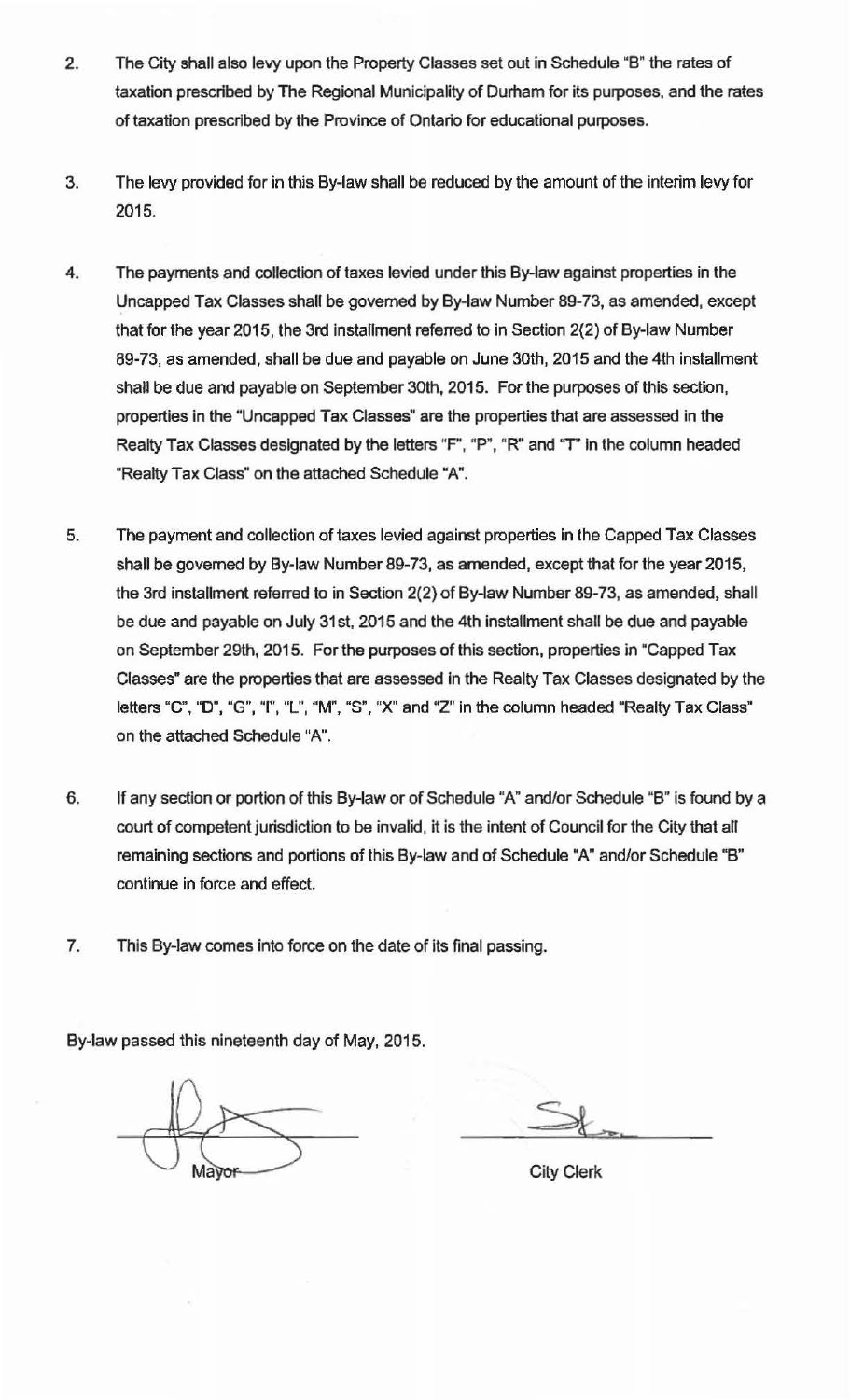| <b>Property Class</b>                       | <b>Realty</b><br>Tax<br><b>Class</b> | <b>Realty</b><br>Tax<br>Qualifier | <b>Assessment</b> | City of<br>Oshawa<br><b>Tax Rate</b> | City of<br>Oshawa<br><b>Tax Levy</b> |
|---------------------------------------------|--------------------------------------|-----------------------------------|-------------------|--------------------------------------|--------------------------------------|
| Residential/farm - Occupied                 | R                                    | т                                 | 12,322,738,912    | 0.685324%                            | 84,450,630                           |
| Residential/farm Payment-in Lieu (P.I.L.)   | R                                    | G                                 | 6,441,440         | 0.685324%                            | 44,145                               |
| Multi-residential - Occupied                | M                                    | т                                 | 759,394,963       | 1.279156%                            | 9,713,849                            |
| Commercial - Occupied                       | C                                    | T                                 | 988,754,507       | 0.993719%                            | 9,825,443                            |
| Commercial - Occupied                       | C                                    | М                                 | 283,010           | 0.993719%                            | 2,812                                |
| Commercial P.I.L.                           | C                                    | F                                 | 25,882,904        | 0.993719%                            | 257,203                              |
| Commercial P.I.L.                           | C                                    | G                                 | 34,903,750        | 0.993719%                            | 346,845                              |
| Commercial P.I.L.                           | C                                    | н                                 | 2,088,750         | 0.993719%                            | 20,756                               |
| Commercial - Vacant/Excess Land             | C                                    | U                                 | 23,696,157        | 0.695603%                            | 164,831                              |
| Commercial - Vacant Land                    | C                                    | X                                 | 34,748,653        | 0.695603%                            | 241,713                              |
| Commercial - Vacant Land P.I.L.             | C                                    | Z                                 | 777,475           | 0.695603%                            | 5,408                                |
| Shopping Centre - Occupied                  | S                                    | т                                 | 639,172,888       | 0.993719%                            | 6,351,583                            |
| Shopping Centre - Vacant/Excess Land        | S                                    | U                                 | 3,932,419         | 0.695603%                            | 27,354                               |
| Office Building P.I.L.                      | D                                    | G                                 | 22,733,000        | 0.993719%                            | 225,902                              |
| <b>Office Building - Occupied</b>           | D                                    | T                                 | 73,812,944        | 0.993719%                            | 733,493                              |
| Parking Lots P.I.L.                         | G                                    | F                                 | 13,557,080        | 0.993719%                            | 134,719                              |
| Parking Lots - Occupied                     | G                                    | Т                                 | 8,064,319         | 0.993719%                            | 80,137                               |
| Industrial - Occupied                       |                                      |                                   | 76,664,002        | 1.548694%                            | 1,187,291                            |
| Industrial - Farmland 1                     |                                      |                                   | 2,363,000         | 0.513993%                            | 12,146                               |
| <b>Industrial - Vacant Units</b>            |                                      | U                                 | 2,634,496         | 1.006651%                            | 26,520                               |
| Industrial - Vacant Land                    |                                      | X                                 | 31,677,350        | 1.006651%                            | 318,880                              |
| Industrial - Vacant Land P.I.L.             |                                      | Z                                 | 2,164,000         | 1.006651%                            | 21,784                               |
| Industrial P.I.L.                           |                                      | H                                 | 6,397,800         | 1.548694%                            | 99,082                               |
| Industrial - Vacant Land P.I.L.             |                                      | J                                 | 504,000           | 1.006651%                            | 5,074                                |
| Industrial - Vacant Unit/Excess Land P.I.L. |                                      | Κ                                 | 511,200           | 1.006651%                            | 5,146                                |

Page 1 of 2

 $\sim$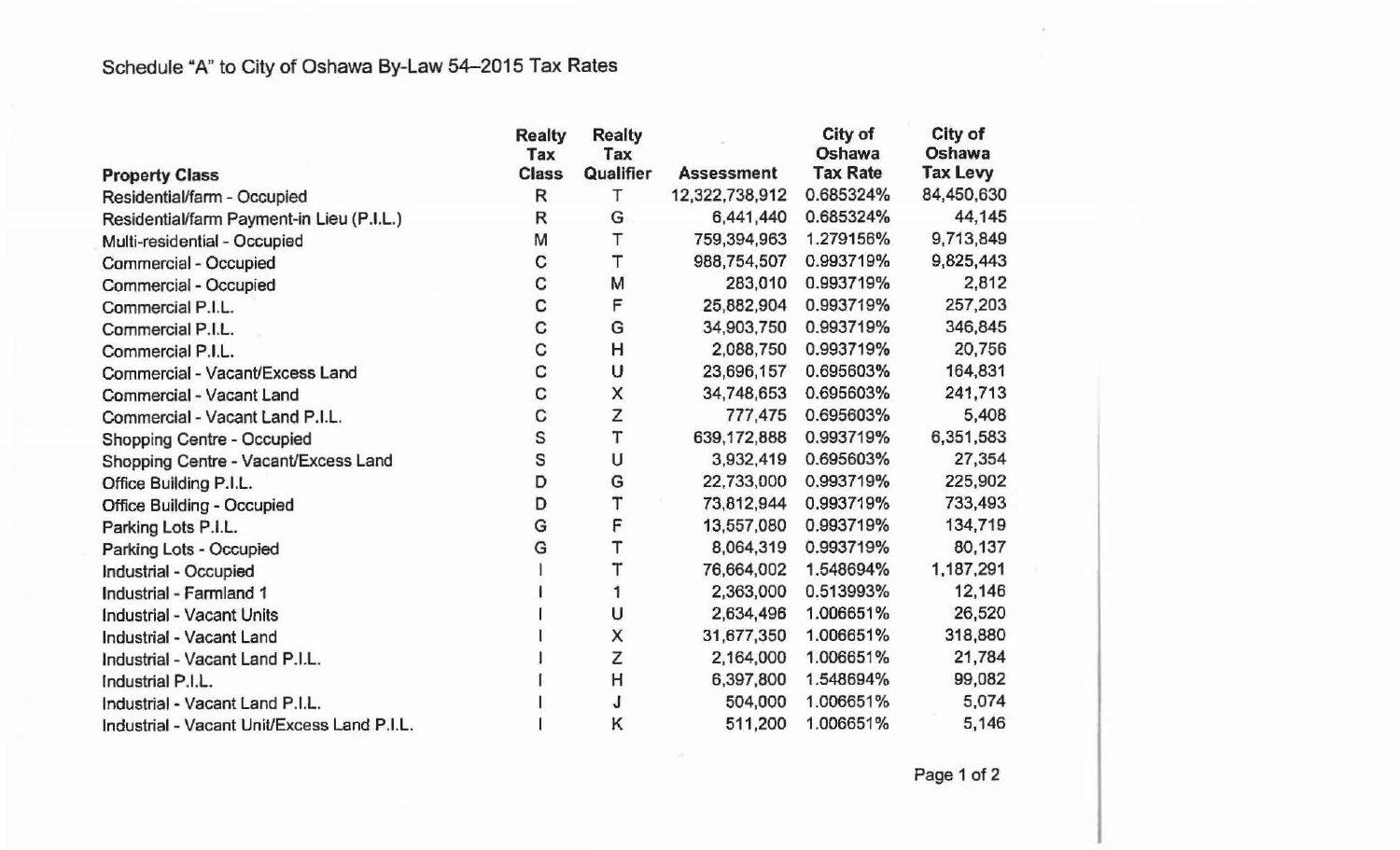|                                                    | <b>Realty</b><br>Tax | <b>Realty</b><br>Tax |                   | City of<br>Oshawa | City of<br>Oshawa |
|----------------------------------------------------|----------------------|----------------------|-------------------|-------------------|-------------------|
| <b>Property Class</b>                              | <b>Class</b>         | Qualifier            | <b>Assessment</b> | <b>Tax Rate</b>   | <b>Tax Levy</b>   |
| Industrial New Construction - Occupied             | J                    |                      | 2,389,156         | 1.548694%         | 37,001            |
| Large Industrial - Occupied                        |                      |                      | 243,547,643       | 1.548694%         | 3,771,808         |
| Large Industrial - Vacant Land                     |                      | U                    | 2,931,300         | 1.006651%         | 29,508            |
| Pipelines                                          | P                    |                      | 33,149,835        | 0.842537%         | 279,300           |
| Farmlands                                          | F                    |                      | 72,841,101        | 0.137065%         | 99,839            |
| <b>Managed Forests</b>                             |                      |                      | 2,213,656         | 0.171331%         | 3,793             |
| Commercial New Construction - Occupied             | X                    |                      | 122,722,193       | 0.993719%         | 1,219,514         |
| <b>Commercial New Construction - Vacant/Excess</b> | X                    | υ                    | 3,052,226         | 0.695603%         | 21,231            |
| Office Building New Construction - Occupied        | Υ                    |                      | 2,309,242         | 0.993719%         | 22,947            |
| Shopping Centre New Construction - Occupied        | Z                    |                      | 106,698,547       | 0.993719%         | 1,060,284         |
| Shopping Centre New Construction - Vacant/Excess   | Z                    | υ                    | 3,408,860         | 0.695603%         | 23,712            |
| Provincial - Commercial                            | С                    | Ρ                    | 1,018,820         | 0.993719%         | 10,124            |
| Provincial - Office Building                       | D                    | P                    | 3,298,438         | 0.993719%         | 32,777            |
| Provincial - Parking Lots                          | G                    | P                    | 465,500           | 0.993719%         | 4,626             |
| Provincial - Residential                           | R                    | P                    | 5,873,541         | 0.685324%         | 40,253            |
| Exempt                                             | Е                    |                      | 1,215,428,316     | 0.000000%         | $\bf{0}$          |
| <b>Total Taxable Assessment</b>                    |                      |                      | 16,905,247,393    |                   | 120,959,463       |
| Other (Business Education Tax)                     |                      |                      |                   |                   | 579,537           |
| <b>Total Tax Revenue</b>                           |                      |                      |                   |                   | 121,539,000       |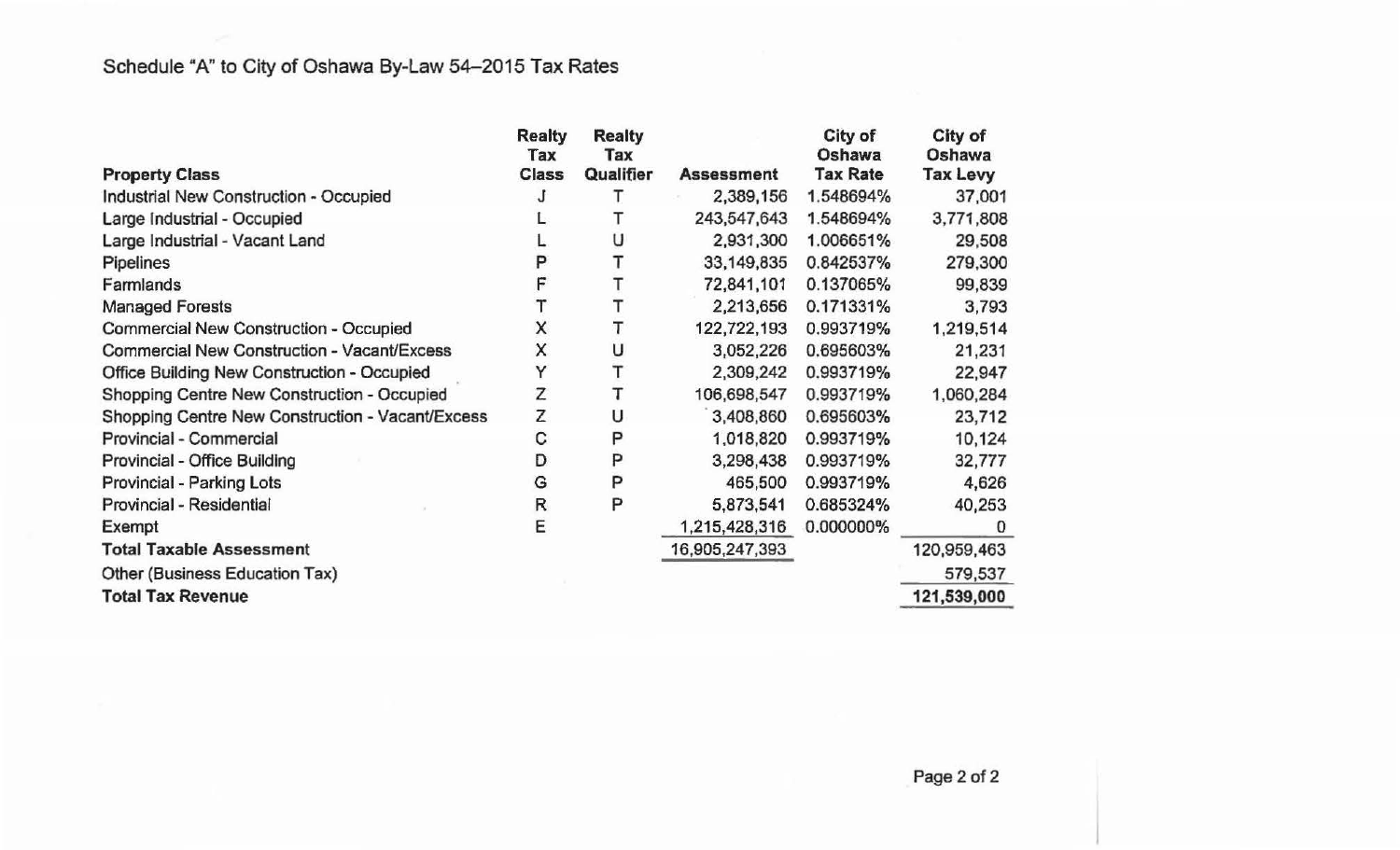$\langle \cdot \rangle_{\mathbb{R}}$ 

|                                             |               |               |                   | 2015             |                  |
|---------------------------------------------|---------------|---------------|-------------------|------------------|------------------|
|                                             |               |               |                   | <b>Region of</b> | 2015             |
|                                             | <b>Realty</b> | <b>Realty</b> |                   | Durham           | <b>Education</b> |
|                                             | Tax           | Tax           |                   | Oshawa           | Tax              |
| <b>Property Class</b>                       | <b>Class</b>  | Qualifier     | <b>Assessment</b> | <b>Tax Rates</b> | <b>Rates</b>     |
| Residential/farm - Occupied                 | R             | Τ             | 12,322,738,912    | 0.692065         | 0.195000         |
| Residential/farm Payment-in Lieu (P.I.L.)   | R             | G             | 6,441,440         | 0.692065         | 0.000000         |
| Multi-residential - Occupied                | M             | Т             | 759,394,963       | 1.291740         | 0.195000         |
| Commercial - Occupied                       | С             | T             | 988,754,507       | 1.003495         | 1.135490         |
| Commercial - Occupied                       | C             | M             | 283,010           | 1.003495         | 0.000000         |
| Commercial P.I.L.                           | C             | F             | 25,882,904        | 1.003495         | 1.135490         |
| Commercial P.I.L.                           | С             | G             | 34,903,750        | 1.003495         | 0.000000         |
| Commercial P.I.L.                           | С             | H             | 2,088,750         | 1.003495         | 1.135490         |
| Commercial - Vacant/Excess Land             | C             | U             | 23,696,157        | 0.702446         | 0.794843         |
| Commercial - Vacant Land                    | C             | Χ             | 34,748,653        | 0.702446         | 0.794843         |
| Commercial - Vacant Land P.I.L.             | C             | Z             | 777,475           | 0.702446         | 0.000000         |
| Shopping Centre - Occupied                  | S             | T             | 639,172,888       | 1.003495         | 1.135490         |
| Shopping Centre - Vacant/Excess Land        | S             | U             | 3,932,419         | 0.702446         | 0.794843         |
| Office Building P.I.L.                      | D             | G             | 22,733,000        | 1.003495         | 0.000000         |
| <b>Office Building - Occupied</b>           | D             | T             | 73,812,944        | 1.003495         | 1.135490         |
| Parking Lots P.I.L.                         | G             | F             | 13,557,080        | 1.003495         | 1.135490         |
| Parking Lots - Occupied                     | G             | T             | 8,064,319         | 1.003495         | 1.135490         |
| Industrial - Occupied                       |               | Т             | 76,664,002        | 1.563928         | 1.530000         |
| Industrial - Farmland 1                     |               | 1             | 2,363,000         | 0.519049         | 0.146250         |
| Industrial - Vacant Units                   |               | U             | 2,634,496         | 1.016574         | 0.994500         |
| Industrial - Vacant Land                    |               | X             | 31,677,350        | 1.016574         | 0.994500         |
| Industrial - Vacant Land P.I.L.             |               | Z             | 2,164,000         | 1.016574         | 0.000000         |
| Industrial P.I.L.                           |               | H             | 6,397,800         | 1.563928         | 1.530000         |
| Industrial - Vacant Land P.I.L.             |               | J             | 504,000           | 1.016574         | 0.994500         |
| Industrial - Vacant Unit/Excess Land P.I.L. |               | Κ             | 511,200           | 1.016574         | 0.994500         |